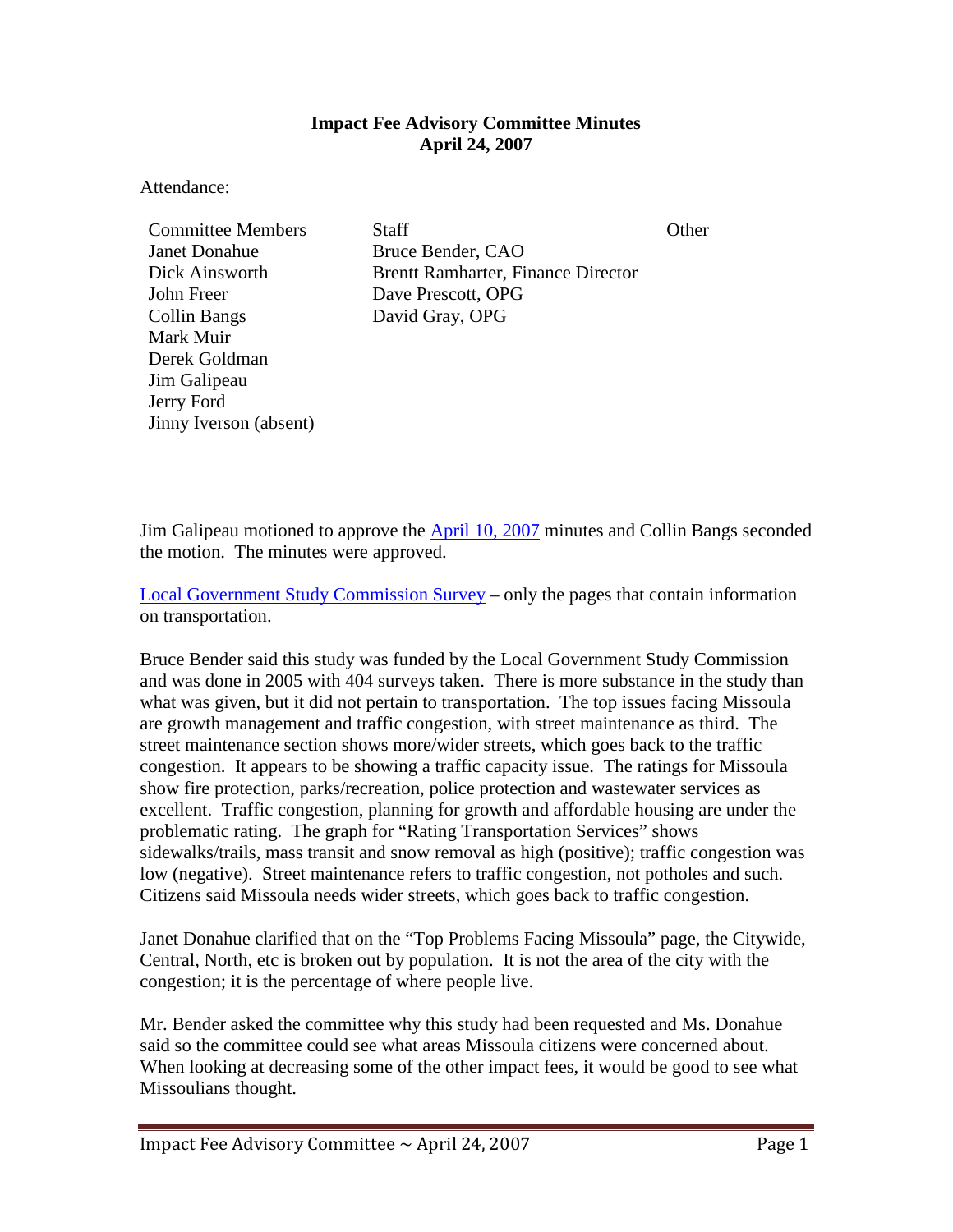## **Fees broken down by square footage in 100 foot increments**

Ms. Donahue said she had requested information on fees being broken down in 100 foot increments so that this fee is the same as the other impact fees the city has. Tischler-Bise prepared a [memo](ftp://www.ci.missoula.mt.us/Documents/Mayor/IFAC/2007/070424MissoulaFeesByResSqFt.pdf) regarding the conversion of Impact Fees to Square Foot of Housing.

Mr. Bender said page 5 and page 7 of the memo shows what the numbers are based on: the number of people living in a house and the average weekday vehicle trips. The numbers were based on the Tischler-Bise study with the fees around \$2,600.

Brentt Ramharter said the original fees were in categories of 500 feet, and the fees were flat in each category. If it is tiered out every 100 feet, is gives a little more benefit to the smaller homes and more cost to the larger. The fee is almost doubled for larger homes, which is clear in the graph on page 7. Dick Ainsworth said the square foot could still be grouped together, which would make it easier to work with if it is the same increments the city has for other fees. That would keep the cost of the smaller houses down.

John Freer asked why it is still un-proportionate as it is still 30% higher per square foot for a smaller house. If you look at a 2,600 square foot house, it is just over \$1.00 per square foot; for a 1,200 square foot house, it is \$1.36 a square foot. Mr. Bender said the numbers are generated based on trips. The trips do not increase with the size of the house. Mr. Freer said he likes the fee broken down by 100 square foot increments better than the 500 square foot increments because it did change the fees significantly. Mr. Bender said the numbers Tischler-Bise has are more accurate.

Ms. Donahue said it would be confusing if there are separate ways to determine fees; one for transportation and one for the others and Mr. Bender agreed it would be difficult to manage. Mr. Ramharter said the fees would need to be figured the same. Derek Goldman asked about the breakdown by 500 square foot. Mr. Bender said that is the way the other impact fees are figured. Mr. Freer said if the committee is already changing the original impact fees and want the categories to match, changing the original fees has the same effect by breaking them out incrementally by 100 square foot. That would make those fees less of a burden on the smaller house as well. Mark Muir asked if the original fees can be changed and Mr. Ramharter said yes. Ms. Donahue said the fees need to be consistent. The city will still end up with the same amount of money. Mr. Bender said by having increments of 100 square foot, the revenue would be a little less than the 500 square foot. Mr. Galipeau clarified that if the category is 1,500 to 1,999 square foot and there is a home that is 1,501 square foot and a home that is 1,999 square foot, the fees currently would be the same and Mr. Bender said yes. Mr. Ainsworth asked if the committee was talking about leaving the existing fees at 500 square foot increments or changing them to the 100 foot increments and Mr. Ramharter said he thought the existing fees were changing. Ms. Donahue said she thought the committee would be recommending changing the existing fees.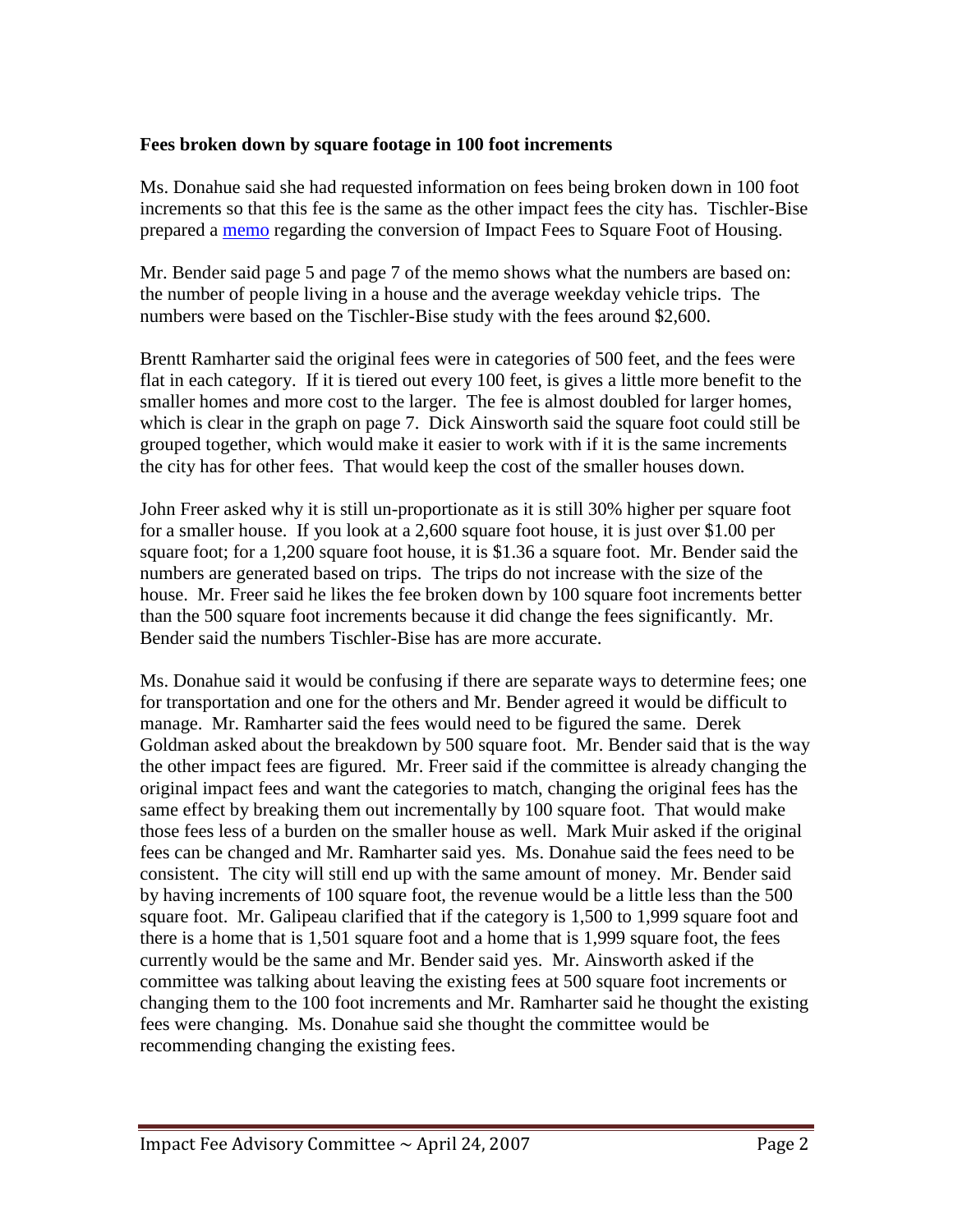Mr. Bangs said the committee was going to start the fees at 1,000 square feet and Tischler started the fees at 1,200. Mr. Bender said that on page 4 of the memo, it states an average home for Missoula is 1,400 square foot. Ms. Donahue said if the committee looks at the impact fees that have been collected over the last few years, it would show what category the homes have been built in.

Ms. Donahue asked if the committee wants to breakdown the other impact fees by 100 square foot. Mr. Freer asked what is the most functional when it comes to administering the fees and Ms. Donahue said the concern is consistency. Mr. Muir said that that would cause an issue with commercial and Mr. Ramharter said commercial would be broke out by 1,000 square foot. The Building Department actually has the fees broken down one level further per square foot. Mr. Muir clarified that commercial calculations are based on the exact square footage and Mr. Ramharter said yes.

Jerry Ford asked if the fees for housing include multi-family units and Mr. Ramharter said it is per unit because they are usually smaller.

Dave Gray from OPG had a presentation based on square footage and put into Google Earth. He said homes under 1,200 square feet would be considered infill. Ms. Donahue asked how many homes are in the 1,200 square foot category and Mr. Gray said he didn't go into that much detail. The frequency distribution was based on square footage. Mr. Ainsworth asked what time frame this information is for and Mr. Gray said from 2000 to the present. Mr. Ramharter said from 2000 to the present, there have been 1,700 single family homes built within the city limits.

## **Estimated fees and revenues for all current city impact fees by eliminating all equipment with useful life less than ten years**

Mr. Ramharter said he was asked to take the current fees and back out from the original study at the point of adoption any equipment for the four impact fees (parks, fire, police and community service) that doesn't meet the current useful life definition in the new state law, which is ten years. This is getting rid of all the smaller vehicles and equipment. He showed the spreadsheet that was used to initially size the current fee and then showed each fee downsized by removing all the vehicles and equipment that does not meet the useful life of ten years.

Mr. Ramharter also showed the [Summary of Municipal impact fees,](ftp://www.ci.missoula.mt.us/Documents/Mayor/IFAC/2007/070424SummaryImpFees.pdf) [Parks impact fee,](ftp://www.ci.missoula.mt.us/Documents/Mayor/IFAC/2007/070424ParkImpFee.pdf) [Fire Department level of service standards,](ftp://www.ci.missoula.mt.us/Documents/Mayor/IFAC/2007/070424FireLOS.pdf) [Police impact fee,](ftp://www.ci.missoula.mt.us/Documents/Mayor/IFAC/2007/070424PoliceImpFee.pdf) and [Community Service](ftp://www.ci.missoula.mt.us/Documents/Mayor/IFAC/2007/070424CommSerImpFee.pdf)  [impact fee/level of service standards](ftp://www.ci.missoula.mt.us/Documents/Mayor/IFAC/2007/070424CommSerImpFee.pdf) with the cost of equipment and vehicles without a ten year useful to show what the new impact fees would be. The Fire Department has larger items that have a 20 year useful life, such as ladder trucks. The Police Department was decreased by 65% because the new law doesn't allow impact fees to purchase police cars. Ms. Donahue said the new police facility is not reflected in the numbers and Mr. Ramharter said the information is about five years old, but it would be included in the future. Mr. Bender said a new CIP would be done and the new police facility and fire station would be listed in it. Mr. Muir said the assessment study does reflect the current position of being undersized. It shows what it should be today and what is expected with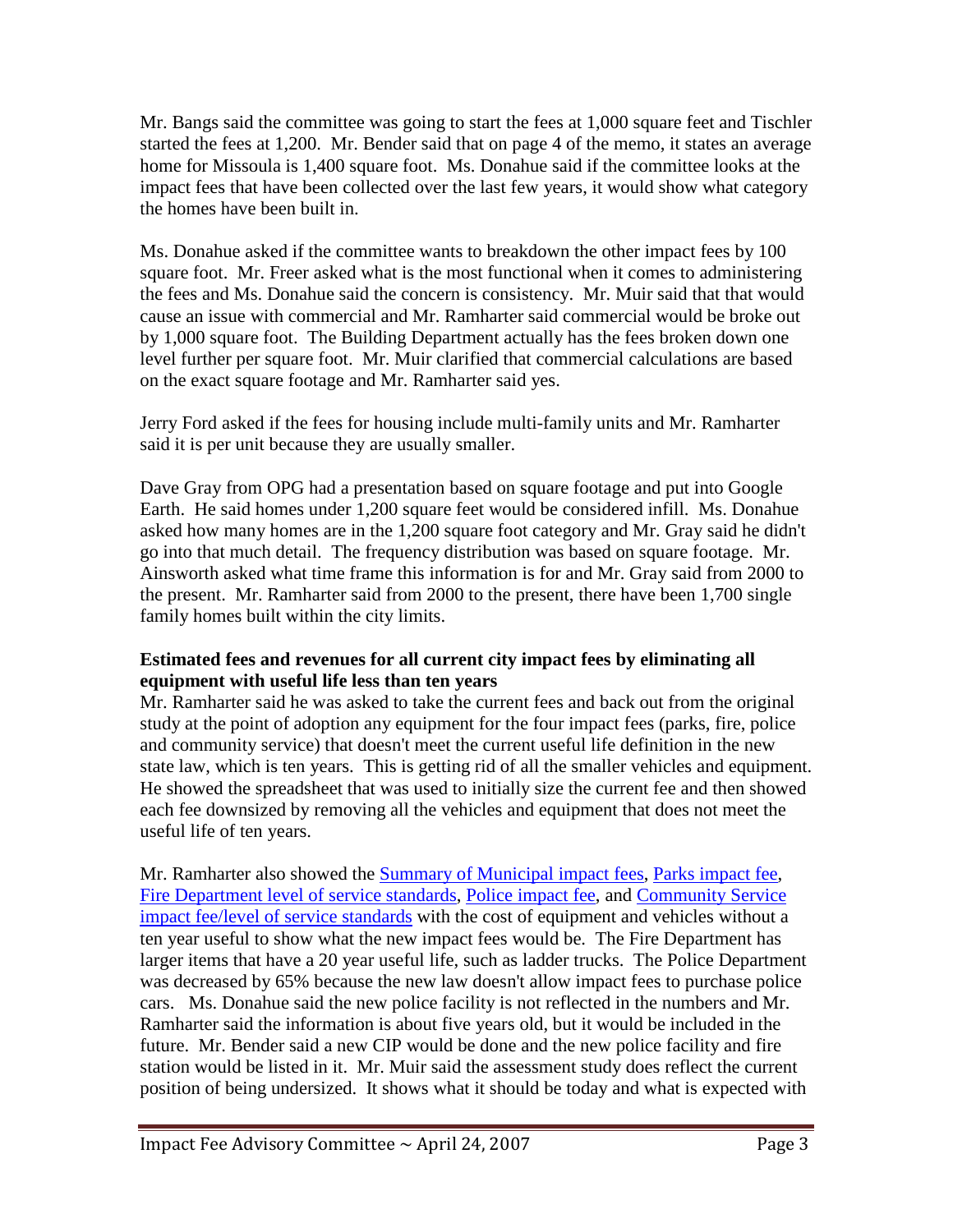growth to 2025. Mr. Bangs said for the current police impact fee to stay the same, a study would have to be done. He said the fee could be reduced now until Tischler did a study and Ms. Donahue asked why Tischler would need to do another study as that would be in the CIP. Mr. Bender said the city should use their assistance as it wouldn't take a lot for them to update the current model. This would remove all the ones that are not eligible and then add the value of the building. There would be an analysis on the building such as what percentage is related to growth. Ms. Donahue said the Police Department consultant is doing that. Mr. Ramharter said it gets a little tricky because there is going to be a bond issued for that building. Mr. Bangs said one of the goals of the city would be to work with Tischler only as long as necessary to get numbers to add to the CIP. Mr. Ramharter said the city has a much better vision and a new ten-year plan because of better information.

Mr. Ford asked when figuring useful life, how is that determined and Mr. Ramharter said the items are on the replacement schedule in the CIP. Most pickups are three to five years, police cars are three years. Each item is listed separately on the CIP. Ms. Donahue said they are based on the mileage that accumulates annually. Mr. Ramharter said the big fire engines try to go 12 years on the front line and then 8 in the back line/reserve capacity. Mr. Bender said trucks for the Streets Department usually go tenyears.

Mr. Ramharter said on the [Summary](ftp://www.ci.missoula.mt.us/Documents/Mayor/IFAC/2007/070424ASummary.pdf) handout, the fee decreased 15%. It shows the current fee as well as the fee after the vehicles and equipment without a useful life of ten years was removed, as well as the percentage it changed. The [Detail](ftp://www.ci.missoula.mt.us/Documents/Mayor/IFAC/2007/070424BDetail.pdf) handout shows each impact fee category with the same information as the summary handout. The average percentage for parks was about an 11% decrease. They don't use a lot of impact fees as most of it was on the infrastructure they put it, not the land acquisition, and the vehicles were removed. Fire decreased about 10% because most of their vehicles are large with a useful life of over ten years. Police decreased 65% because of the police cars being taken out. Community Service decreased about 9% because it is for big buildings, infrastructure, etc. Impact fee support for the expansion of City Hall came out of the Community Service category. Residential impact fees decreased about 13% and commercial decreased about 16%, for a total of about 15%. Mr. Goldman clarified this is an average of all the impact fees and Mr. Ramharter said yes. Mr. Muir asked how much of a change there would be if the fees go to 100 square foot increments and Mr. Ramharter said it won't change the amount much, just who pays the fees.

Mr. Bangs said when doing a big building like the fire station or police facility, most of it will be done on bond and Mr. Ramharter said any money in the future will mainly go for a new building. Mr. Ford said the city should get more money back as the insurance rates are down. Ms. Donahue said that information comes from the Office of Planning and Grants and is taken into consideration every year. The city would not see immediate results. Mr. Muir said the monies could be applied to an advanced purchase of land for a fire station to be built on and Mr. Bender agreed. Mr. Ramharter said in looking at the historical cost for fire and when the study is redone, the fire fee would not be changing very much.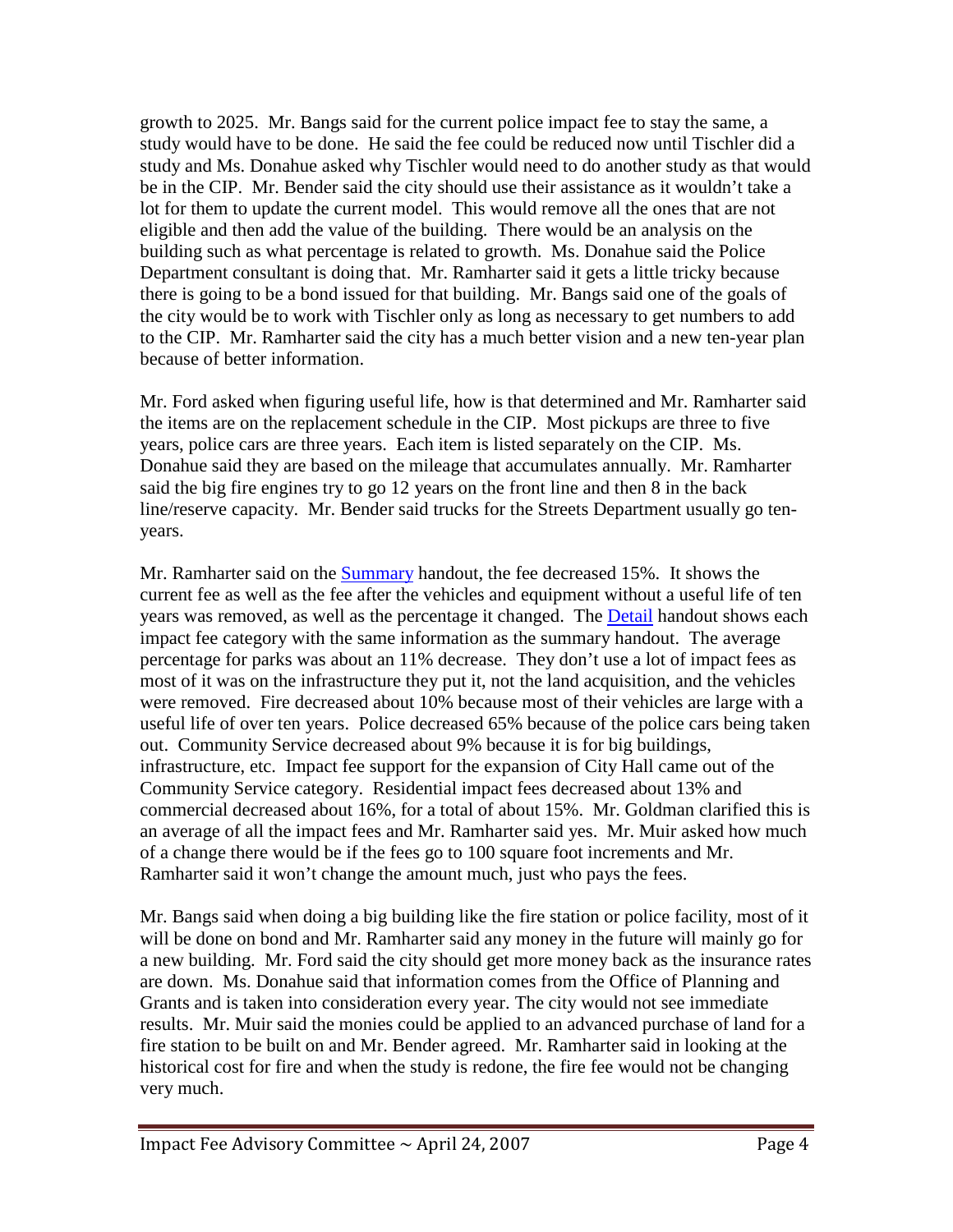Ms. Donahue asked Mr. Ramharter about the new fee on the summary handout which shows an average size house went from \$886 to \$768, but in the minutes from the last meeting, on page 6 it shows \$824. Mr. Bangs said there needs to be a deeper cut in the parks fee as the LGSC survey showed parks and trails are doing great but the roads need to be fixed. Mr. Ramharter asked for clarification on what the committee is trying to target as an overall amount. Ms. Donahue said on page 6 the resulting amount, including the transportation fee, was \$1,670 and parks was cut almost in half with the resulting amount at \$200. Mr. Ramharter said the reason the police fee was cut so much was because there was some historical data on the police headquarters of just over a million dollars, and that is nothing close to the actual cost. Mr. Ramharter said the police fee at the adjusted level went from \$54 to \$19 because of the value of the headquarters that is in the data. Most of it is on the bond. Ms. Donahue said the police and fire would be \$121. Mr. Bender said the community service fee didn't drop very much. Mr. Galipeau said not all the fees have to drop. If the committee wanted to leave police and fire where they are, can't they do that? Mr. Ramharter said he spoke with Mr. Guthrie and was told if the ordinance is changed it has to be in compliance for all fees. Mr. Muir said it makes sense to standardize the fees so the explanation is consistent. Mr. Bangs said if the committee starts low with the fees and then tells the building industry what is expected when next study is done, that would help.

Mr. Muir said with a bond being used for the new headquarters, the police fee won't bounce back up as there is not a lot that qualifies for growth. Mr. Bender said in talking about significant value, if the correct numbers are in the data, the numbers might increase. A lot of that will be for growth. Mr. Muir said 1/3 of it is due to growth, which is to maintain a 20 year useful life. Mr. Ramharter said the police fee would cost about \$120 per house and bring in around \$100,000 a year. Mr. Bender suggested the committee have a conversation with Mr. Guthrie as parameters might give some guidance.

Ms. Donahue asked what the numbers would be for a 1,500 to 1,999 square foot structure. Mr. Bender wrote the following numbers for a 1,500 to 1,999 square foot home on the board as determined by Mr. Ramharter's numbers.

| <b>Fee</b>               | <b>Amount Now</b> | <b>Resulting Amount</b> |
|--------------------------|-------------------|-------------------------|
| Parks                    | \$420             | \$190                   |
| <b>Community Service</b> | \$238             | \$220                   |
| Police/Fire              | \$166             | \$120                   |
| Transportation           | \$0               | \$1,100                 |
| Total                    | \$824             | \$1,630                 |

Mr. Bangs gave the committee some statistical numbers from the building industry. From 1996 – 2001, the amount of fees paid for a 1,100 square foot home doubled and from 2001 – 2007, the amount of the fees doubled again. This is due to all the other building permit fees going up, as well as impact fees. The total cost of the home went up about 30 percent.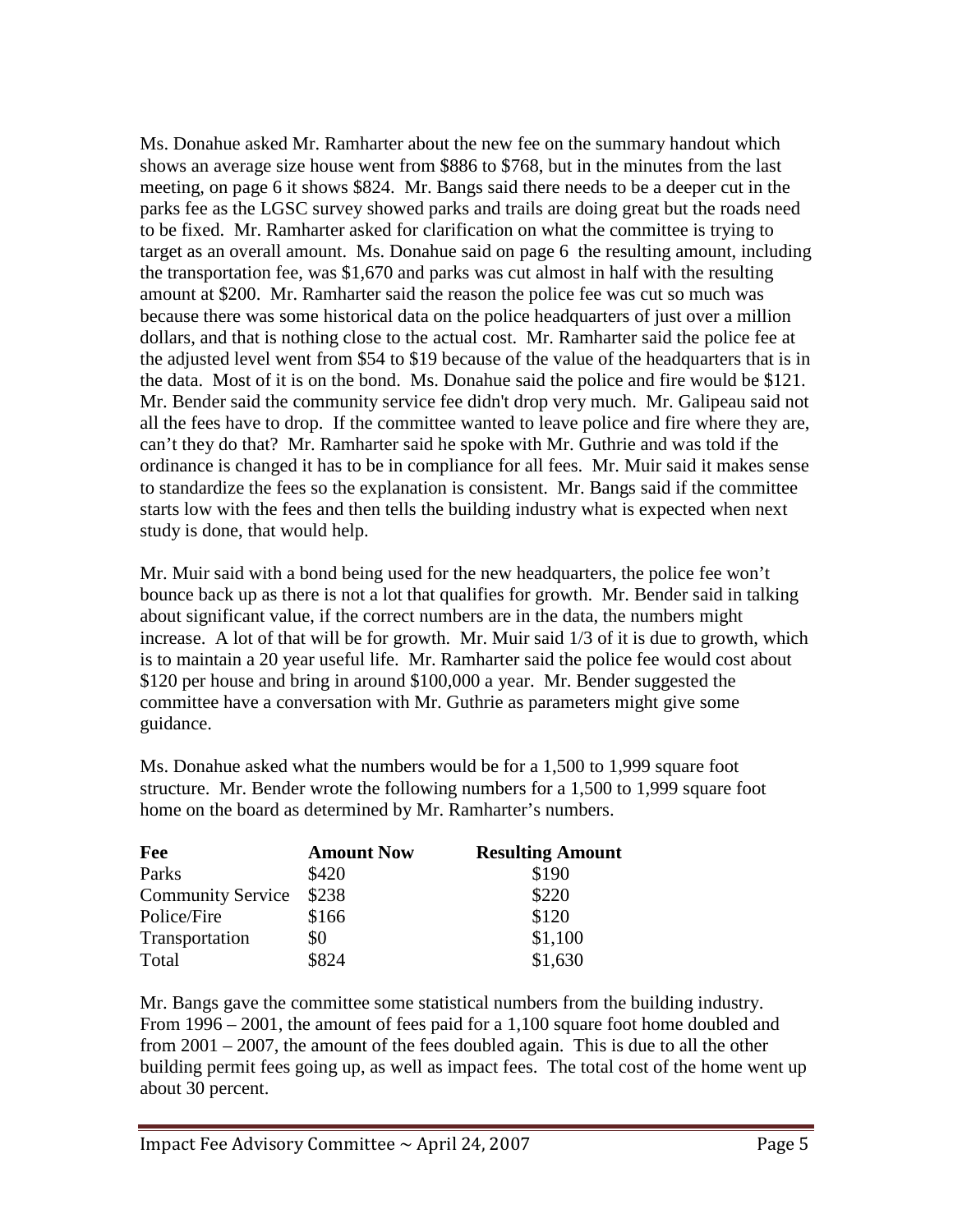**Projected expenditures associated with revenue in the next five years using the middle three sections from spreadsheet at last meeting (\$2,000, \$1,500 and \$1,000)** Mr. Bender talked about two handouts, one for [\\$1 million revenue,](ftp://www.ci.missoula.mt.us/Documents/Mayor/IFAC/2007/070424$1milRev.pdf) which is what the \$1,100 transportation fee would net and one for [\\$2 million revenue.](ftp://www.ci.missoula.mt.us/Documents/Mayor/IFAC/2007/070424$2milRevenue.pdf) He met with the Public Works Department to determine projects. On each of the projects, additional funds would be necessary as not all of it can be attributed to growth.

- The number one project is  $3<sup>rd</sup>$  Street from Russell to Reserve. About 1/3 of the cost would be assessed to the property owners and 2/3 would be paid for by the impact fee. The sidewalk and curbs would be assessed to the property owners and the street would be built by impact fee money. Over a two year period, the street could be built as it is estimated to be a \$2.3 million project.
- Mary Jane to Broadway and Mary Jane to Mullan Road; if Mary Jane gets dedicated to either Broadway or Mullan Road, the signals need to be installed quickly.
- The Miller Creek project is interesting as the study has been completed and the federal analysis said the bridge cannot be justified because it would increase the congestion on Highway 93. They want to run the Miller Creek traffic through old Highway 93 as a three lane system with a light at Reserve Street, which would improve the traffic problems. Ms. Donahue said two fairways and greens of the golf course that would have to be moved. Mr. Bender said it could be possible for the city to build it not using federal standards, and possibly not have to take out the hedge in the right of way. He said the city has looked at building it incrementally instead of all at once.
- The city is struggling getting Russell built between Third Street and the new bridge. The cost is not bad, possibly a million dollars because there would not have to be a right of way and it could be built quickly. The bridge is around \$7 million and there is \$5 million allocated to it. The intersection at Russell and Broadway will be expensive as some property is being taken out. There is some immediacy to the intersection so that Russell would function between Third and Broadway. Mr. Bender said the city could probably not get a permit to build the bridge because of the EIS.

Mr. Bangs said originally the thought was that there was enough federal money to build both Russell and Third Street. Mr. Bender said Third Street was going to be done first, which was about a \$3 million project at the time. When the city wanted to start working on Russell at the same time, the state wouldn't let the city work on Third Street until Russell was completed. The state tied the projects together and it became a \$40 million project.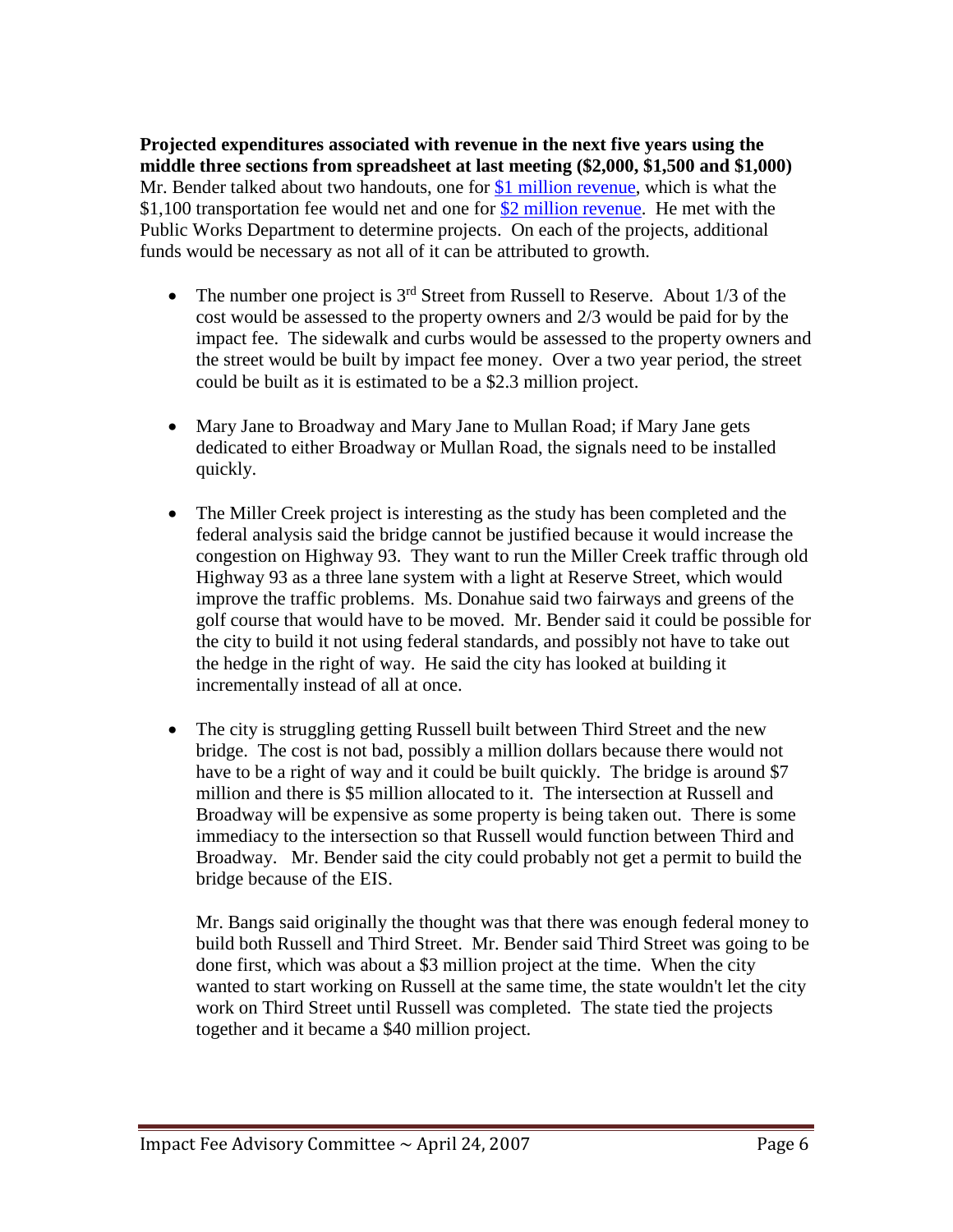Mr. Bender then spoke about the \$2 million handout. Some of Mullan Road could be built and signals could be added at George Elmer and Broadway. Also, a signal at Spurgin which will be necessary as the Target Range area keeps growing.

Mr. Goldman asked if the projects were listed in priority order and Mr. Bender said it would go to a couple of committees to determine the priority. It would also have to go through the CIP and committees with citizens. The two projects on Mary Jane depend on the developers.

Ms. Donahue asked for a recommendation to take to the Mayor, City Council and Administration.

The average size home of 1,500 to 1,999 square foot is what the recommendations are based on. All the other fees will be apportioned to these fees.

• Mr. Bangs made a motion to accept the fees as discussed (below) and recognize that there will be an increased police fee once a study is complete for the new building and Mr. Ainsworth seconded the motion. The motion was unanimously approved.

| Fee                      | <b>Amount</b> |
|--------------------------|---------------|
| Parks                    | \$190         |
| <b>Community Service</b> | \$220         |
| Police/Fire              | \$120         |
| Transportation           | \$1,100       |
| Total                    | \$1,630       |

Mr. Freer said he wanted to discuss keeping the increments at 500 square foot. By going with 100 square foot increments, it is more affordable and less of a burden for the smaller homes. He would like to have increments of 100 square foot. Mr. Ainsworth asked what the downside of going to 100 square foot increments are and Mr. Freer said since the city is already changing the existing ordinance, going to 100 square foot increments would not jeopardize the ordinance.

- Mr. Freer motioned to break down the fees by 100 square foot increments using the 1,700 to 1,799 square foot home representing the numbers above. Mr. Ainsworth seconded the motion. The motion was unanimously approved.
- Mr. Goldman motioned to reduce the lowest tier bracket below the 1,200 square foot that is listed in the transportation study. Mr. Bangs said it should start at 1,000 square foot and go up incrementally by 100 square foot, ending at 3,200 square foot and above. Mr. Freer seconded the motion. The motion was unanimously approved.

Ms. Donahue said the next step is to meet with the Mayor to present the recommendations of the committee. If he agrees with the recommendations of the committee, it will be referred to City Council.